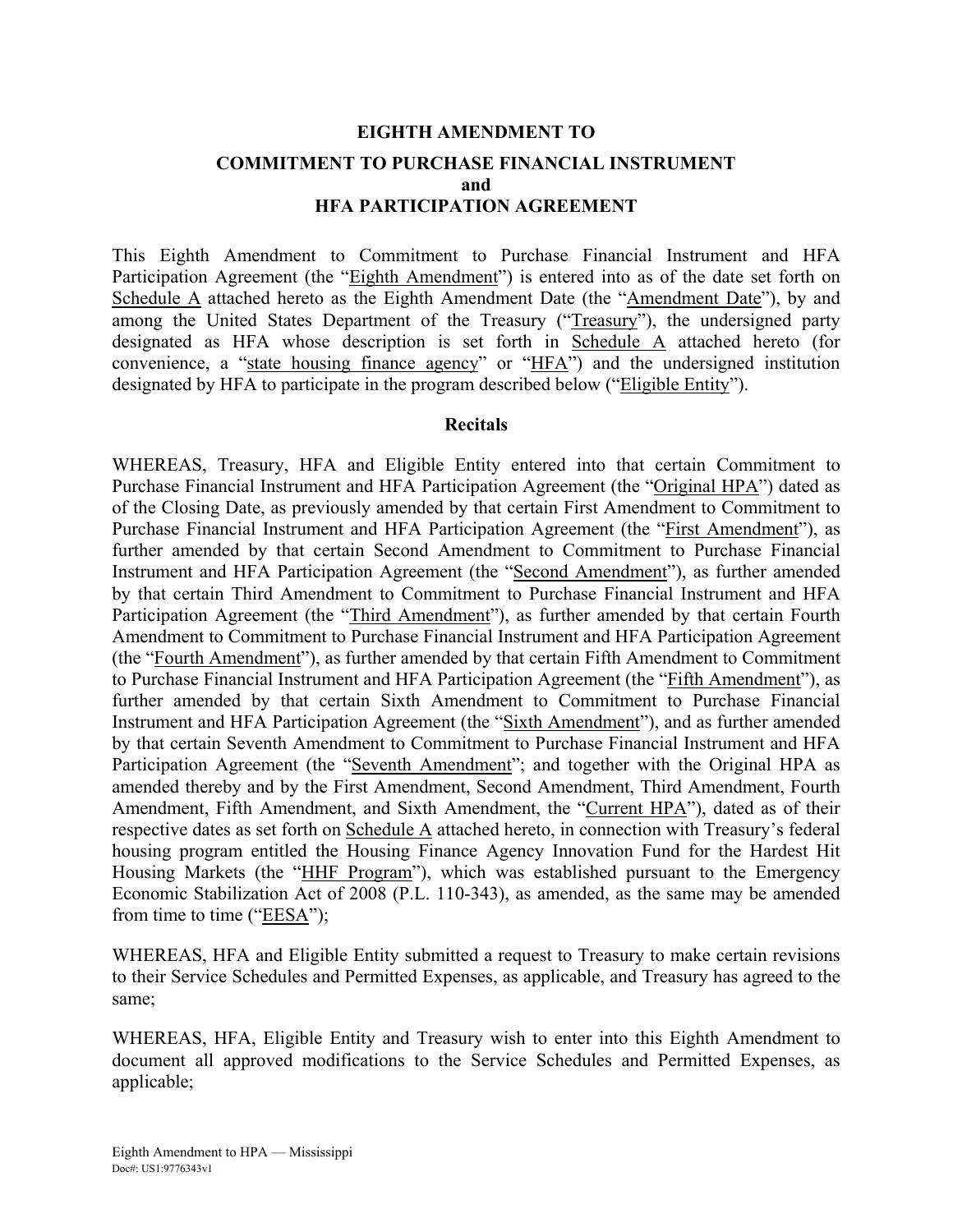Accordingly, in consideration of the representations, warranties, and mutual agreements set forth herein and for other good and valuable consideration, the receipt and sufficiency of which are hereby acknowledged, Treasury, HFA and Eligible Entity agree as follows.

### **Agreement**

### **1. Amendments**

A. Definitions. All references in the Current HPA to the "Agreement" shall mean the Current HPA, as further amended by this Eighth Amendment; and all references in the Current HPA to Schedules A, B or C shall mean the Schedules A, B or C attached to this Eighth Amendment. All references herein to the "HPA" shall mean the Current HPA, as further amended by this Eighth Amendment.

B. Schedule A. Schedule A attached to the Current HPA is hereby deleted in its entirety and replaced with Schedule A attached to this Eighth Amendment.

C. Schedule B. Schedule B attached to the Current HPA is hereby deleted in its entirety and replaced with Schedule B attached to this Eighth Amendment.

D. Schedule C. Schedule C attached to the Current HPA is hereby deleted in its entirety and replaced with Schedule C attached to this Eighth Amendment.

#### **2. Representations, Warranties and Covenants**

A. HFA and Eligible Entity. HFA and Eligible Entity, each for itself, make the following representations, warranties and covenants to Treasury and the truth and accuracy of such representations and warranties and compliance with and performance of such covenants are continuing obligations of HFA and Eligible Entity, each as to itself. In the event that any of the representations or warranties made herein cease to be true and correct or HFA or Eligible Entity breaches any of its covenants made herein, HFA or Eligible Entity, as the case may be, agrees to notify Treasury immediately and the same shall constitute an Event of Default under the HPA.

(1) HFA and Eligible Entity each hereby certifies, represents and warrants as of the date hereof that each of the representations and warranties of HFA or Eligible Entity, as applicable, contained in the HPA are true, correct, accurate and complete in all material respects as of the date hereof. All covenants of HFA or Eligible Entity, as applicable, contained in the HPA shall remain in full force and effect and neither HFA, nor Eligible Entity is in breach of any such covenant.

(2) Eligible Entity has the full corporate power and authority to enter into, execute, and deliver this Eighth Amendment and any other closing documentation delivered to Treasury in connection with this Eighth Amendment, and to perform its obligations hereunder and thereunder

(3) HFA has the full legal power and authority to enter into, execute, and deliver this Eighth Amendment and any other closing documentation delivered to Treasury in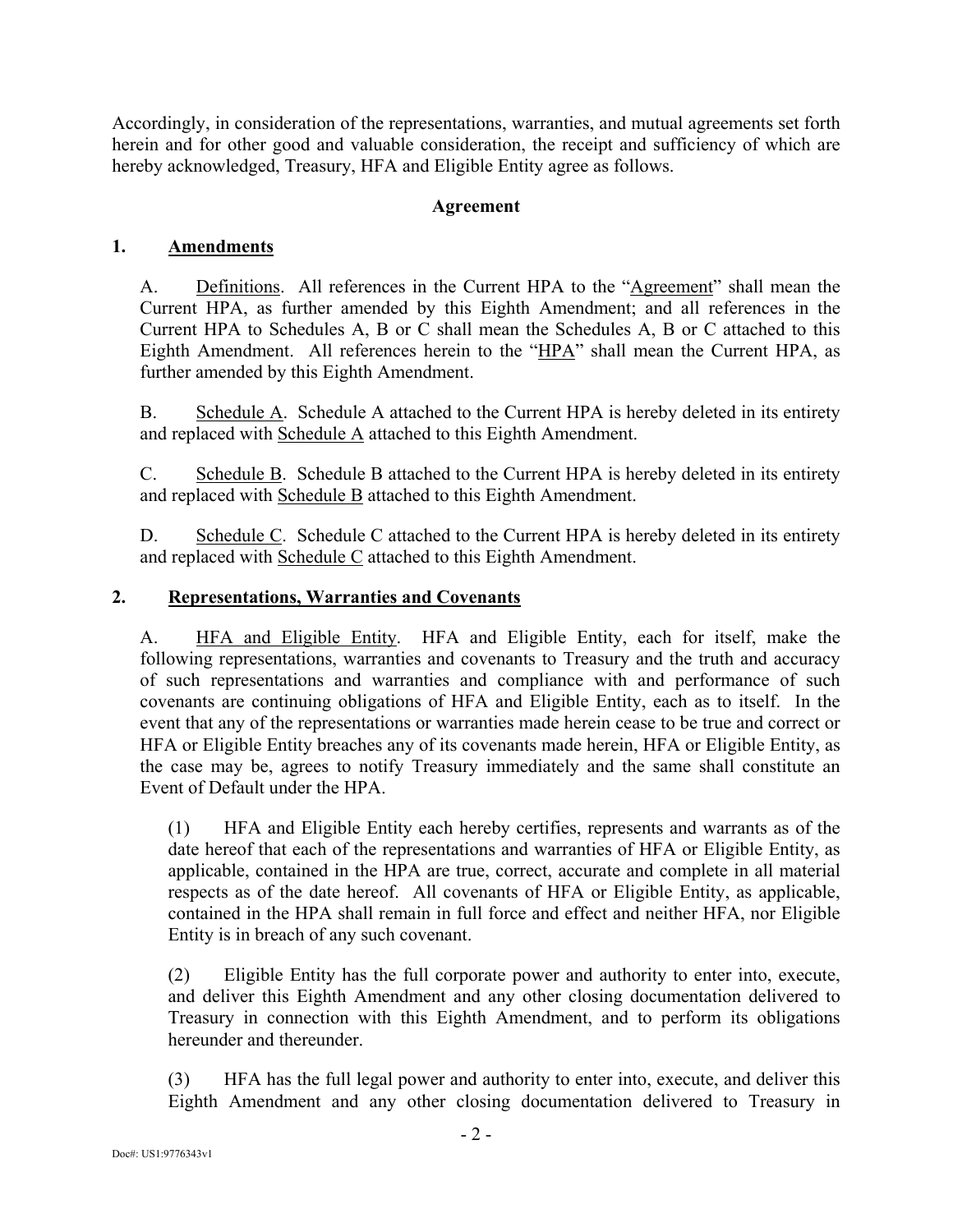connection with this Eighth Amendment, and to perform its obligations hereunder and thereunder.

#### **3. Miscellaneous**

A. The recitals set forth at the beginning of this Eighth Amendment are true and accurate and are incorporated herein by this reference.

B. Capitalized terms used but not defined herein shall have the meanings ascribed to them in the HPA.

C. Any provision of the HPA that is determined to be prohibited or unenforceable in any jurisdiction shall, as to such jurisdiction, be ineffective to the extent of such prohibition or unenforceability without invalidating the remaining provisions of the HPA, and no such prohibition or unenforceability in any jurisdiction shall invalidate such provision in any other jurisdiction.

D. This Eighth Amendment may be executed in two or more counterparts (and by different parties on separate counterparts), each of which shall be deemed an original, but all of which together shall constitute one and the same instrument. Facsimile or electronic copies of this Eighth Amendment shall be treated as originals for all purposes.

### [SIGNATURE PAGE FOLLOWS; REMAINDER OF PAGE INTENTIONALLY LEFT BLANK]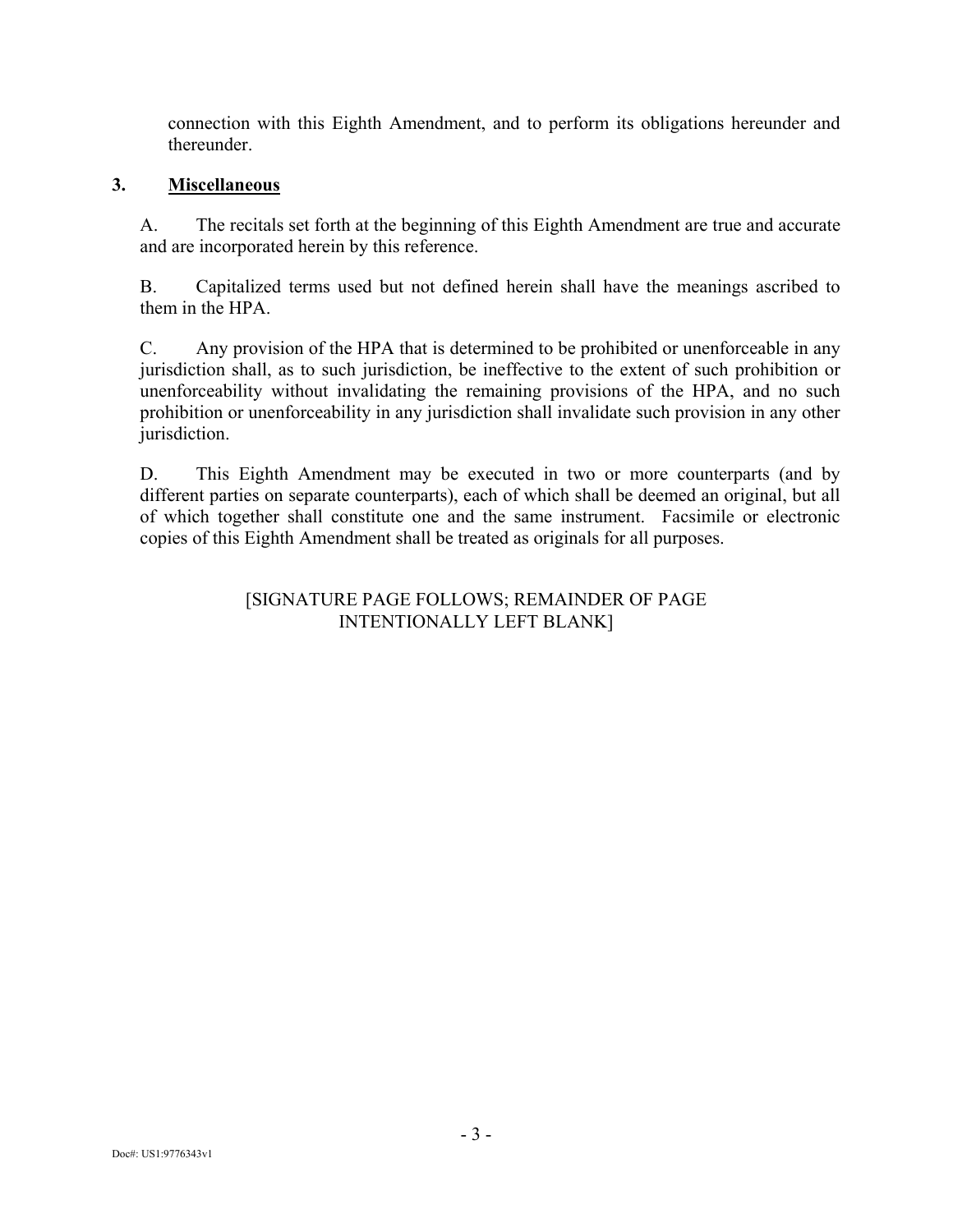**In Witness Whereof**, HFA, Eligible Entity and Treasury by their duly authorized officials hereby execute and deliver this Eighth Amendment to Commitment to Purchase Financial Instrument and HFA Participation Agreement as of the Amendment Date.

#### **HFA**: **TREASURY**:

MISSISSIPPI HOME CORPORATION UNITED STATES DEPARTMENT OF THE **TREASURY** 

By:  $/s/$  Dianne Bolen By: Name: Dianne Bolen Name: Timothy J. Bowler

Title: Executive Director Title: Deputy Assistant Secretary for Financial Stability

#### **ELIGIBLE ENTITY**:

MISSISSIPPI HOME CORPORATION

By: /s/ Dianne Bolen Name: Dianne Bolen Title: Executive Director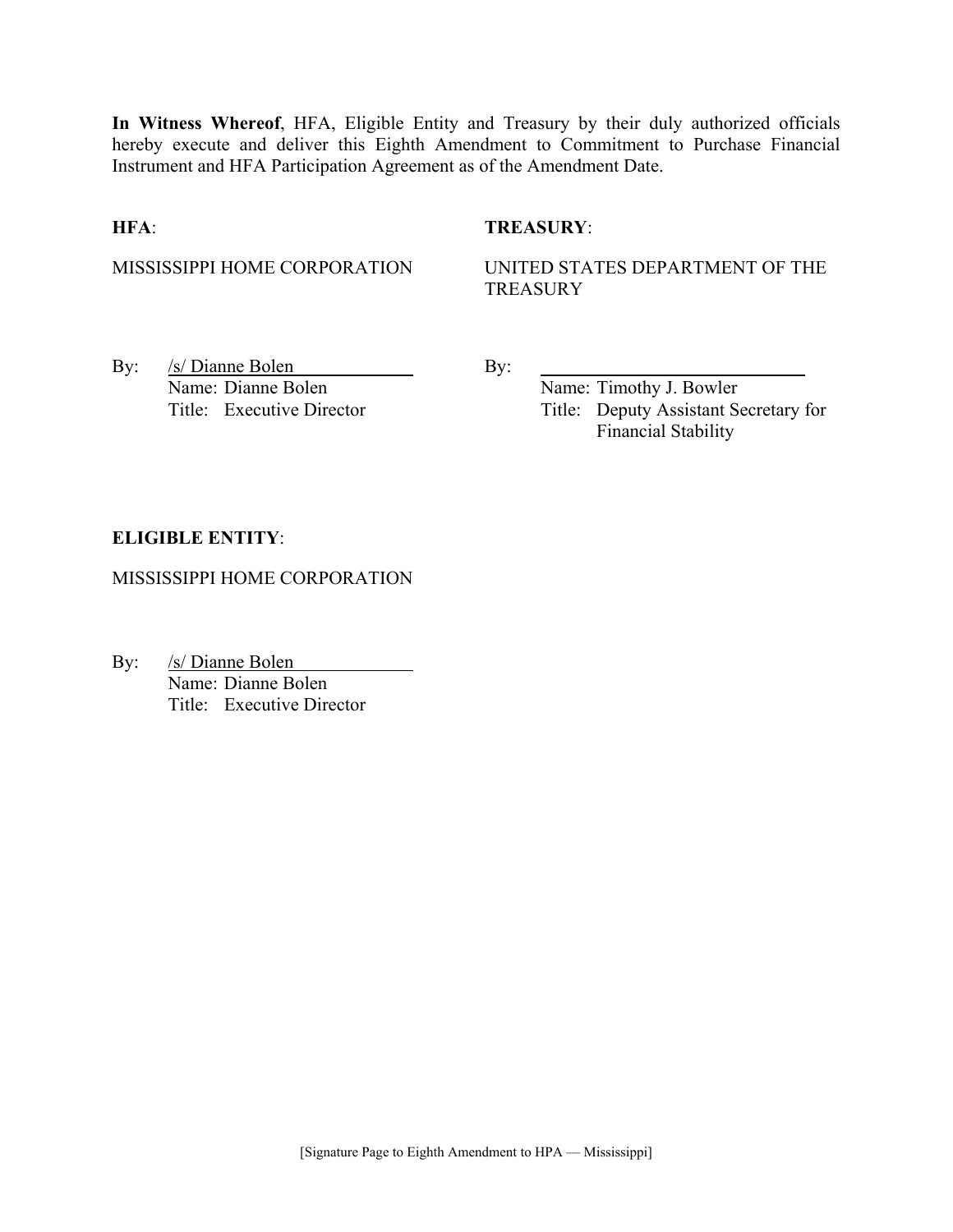## **EXHIBITS AND SCHEDULES**

- Schedule A Basic Information<br>Schedule B Service Schedules
- Schedule B Service Schedules<br>Schedule C Permitted Expenses
- Permitted Expenses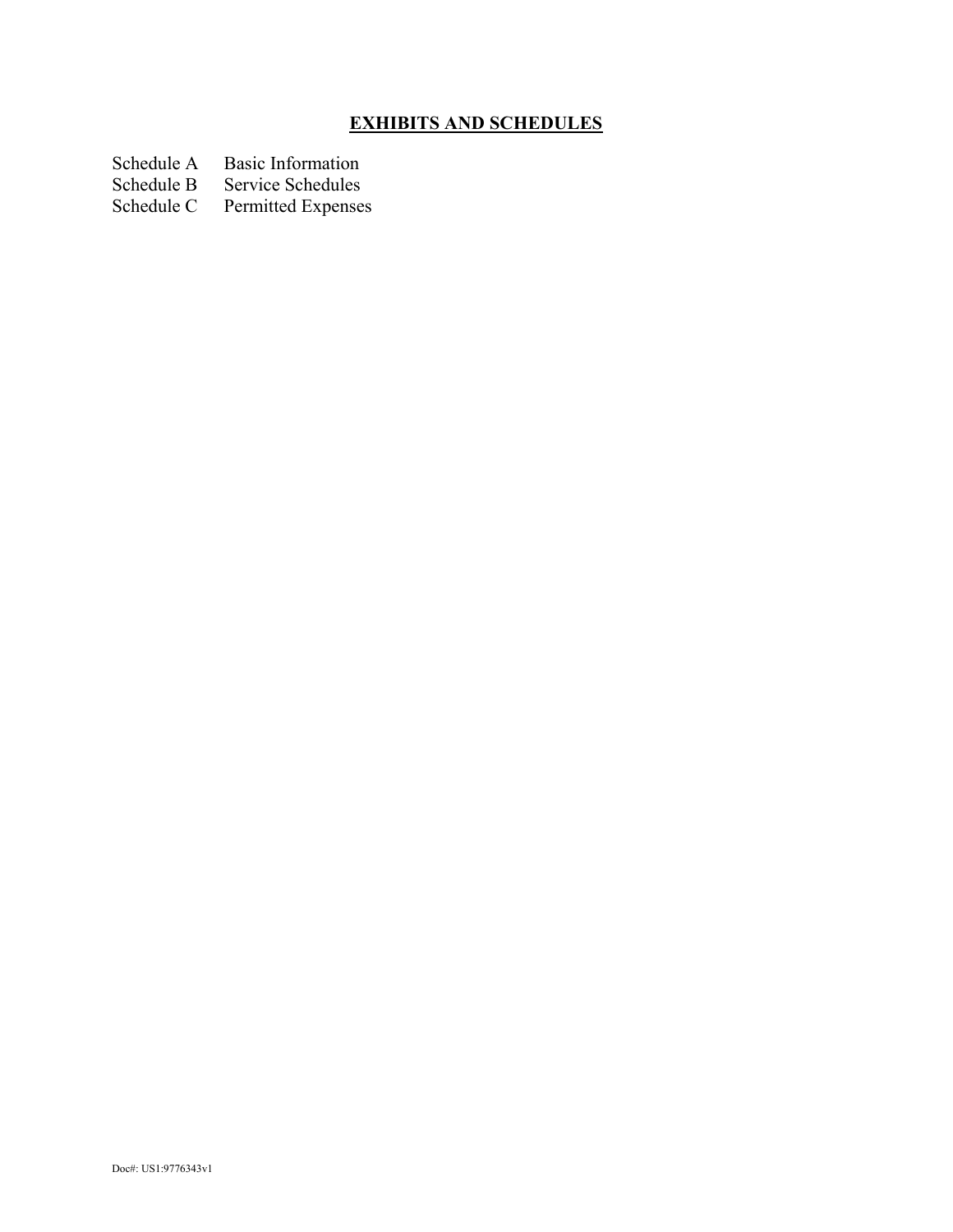#### **SCHEDULE A**

## **BASIC INFORMATION**

| Eligible Entity Information:                                                 |                                                                                                                                                                                                          |
|------------------------------------------------------------------------------|----------------------------------------------------------------------------------------------------------------------------------------------------------------------------------------------------------|
| Name of the Eligible Entity:                                                 | Mississippi Home Corporation <sup>1</sup>                                                                                                                                                                |
| Corporate or other organizational form:                                      | public body corporate and politic, separate<br>and apart from the State of Mississippi<br>constituting a governmental instrumentality<br>under the constitution and laws of the State<br>of Mississippi. |
| Jurisdiction of organization:                                                | Mississippi                                                                                                                                                                                              |
| Notice Information:                                                          |                                                                                                                                                                                                          |
|                                                                              |                                                                                                                                                                                                          |
| <b>HFA</b> Information:<br>Name of HFA:                                      | Mississippi Home Corporation <sup>1</sup>                                                                                                                                                                |
| Organizational form:                                                         | public body corporate and politic, separate<br>and apart from the State of Mississippi<br>constituting a governmental instrumentality<br>under the constitution and laws of the State<br>of Mississippi. |
| Date of Application:                                                         | September 1, 2010                                                                                                                                                                                        |
| Date of Action Plan:                                                         | September 1, 2010                                                                                                                                                                                        |
| Notice Information:                                                          | Same as notice information for Eligible<br>Entity.                                                                                                                                                       |
| Program Participation Cap:                                                   | \$101,888,323.00                                                                                                                                                                                         |
| Portion of Program Participation Cap<br>Representing Original HHF Funds:     | \$38,036,950.00                                                                                                                                                                                          |
| Portion of Program Participation Cap<br>Representing Unemployment HHF Funds: | \$38,036,950.00                                                                                                                                                                                          |

 $\overline{a}$ 

<sup>1</sup> References in the Agreement to the term "HFA" shall mean the Mississippi Home Corporation ("MHC") in its capacity as HFA as such term is used in the Agreement; and references in the Agreement to the term "Eligible Entity" shall mean MHC, in its capacity as Eligible Entity as such term is used in the Agreement.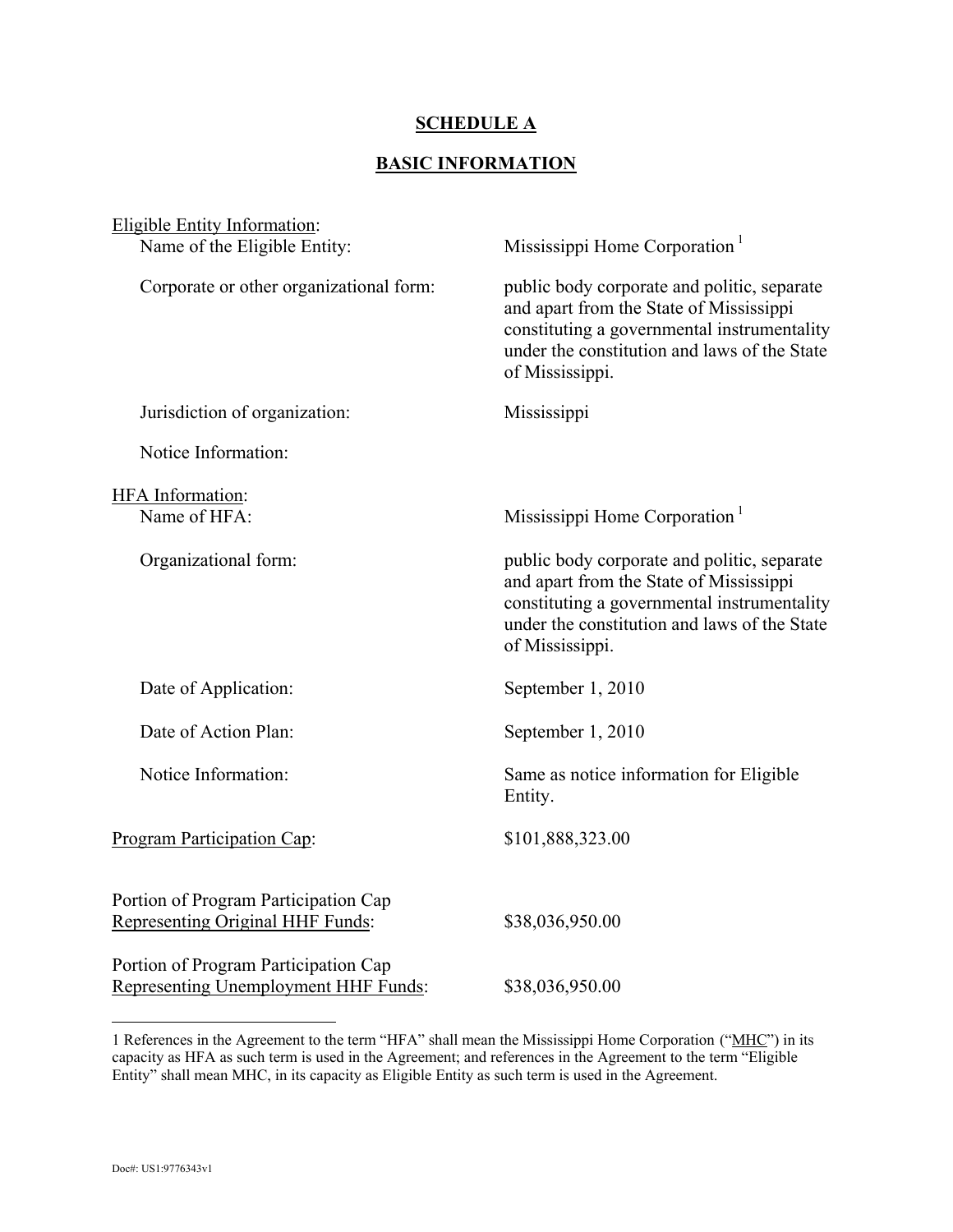| Permitted Expenses:                                    | \$15,200,329.00                                                                                                                |
|--------------------------------------------------------|--------------------------------------------------------------------------------------------------------------------------------|
| Closing Date:                                          | September 23, 2010                                                                                                             |
| <b>First Amendment Date:</b>                           | September 29, 2010                                                                                                             |
| <b>Second Amendment Date:</b>                          | December 16, 2010                                                                                                              |
| Third Amendment Date:                                  | December 8, 2011                                                                                                               |
| Fourth Amendment Date:                                 | January 25, 2012                                                                                                               |
| <b>Fifth Amendment Date:</b>                           | September 28, 2012                                                                                                             |
| Sixth Amendment Date:                                  | April 25, 2013                                                                                                                 |
| <b>Seventh Amendment Date:</b>                         | September 20, 2013                                                                                                             |
| <b>Eighth Amendment Date:</b>                          | December 18, 2014                                                                                                              |
| <b>Eligible Entity Depository Account Information:</b> | See account information set forth in the<br>Depository Account Control Agreement<br>Eligible<br>between Treasury and<br>Entity |

regarding the HHF Program.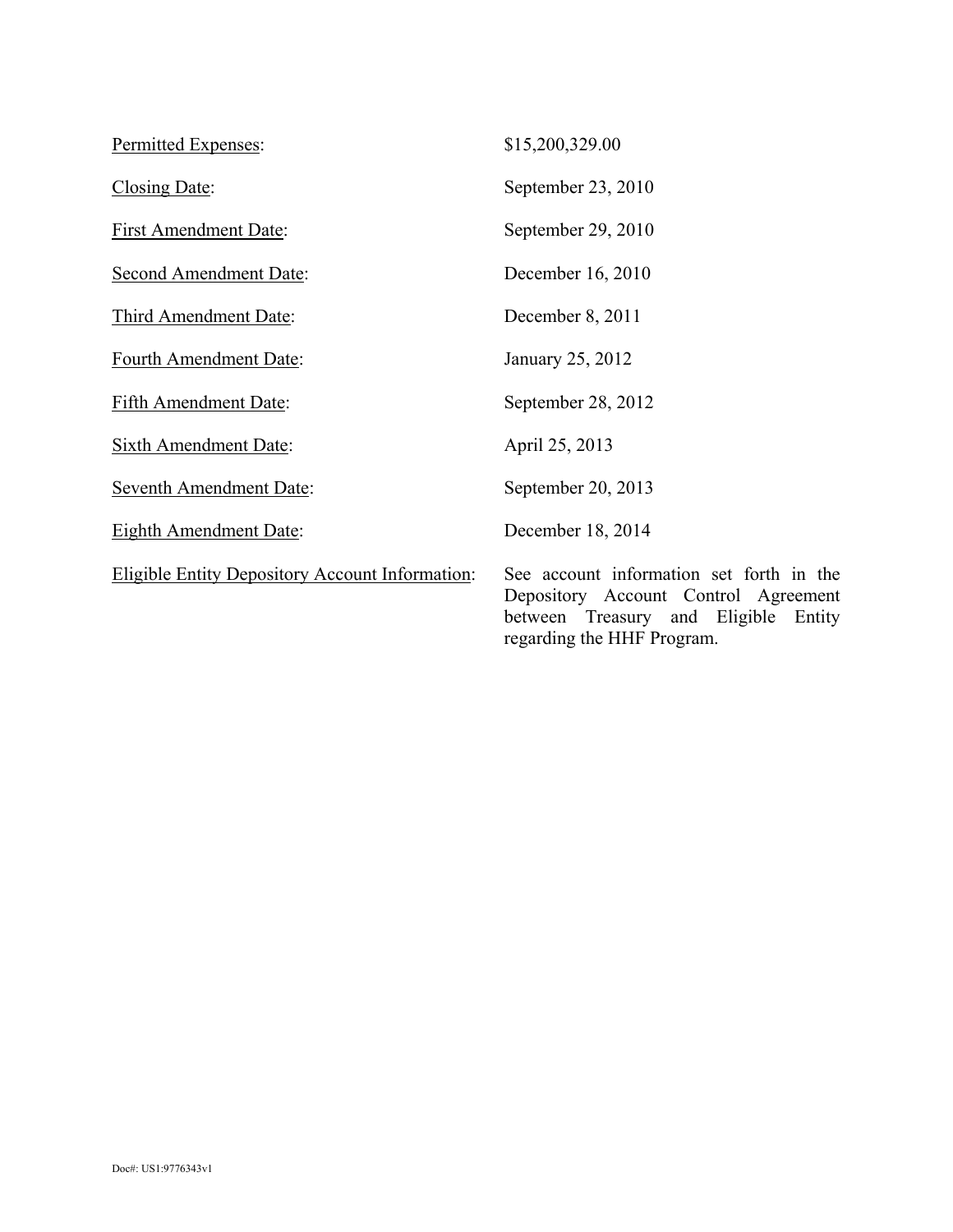#### **SCHEDULE B**

#### **SERVICE SCHEDULES**

The Service Schedules attached as Schedule B to the Current HPA are hereby deleted in their entirety and replaced with the attached Service Schedules (numbered sequentially as Service Schedule B-1, Service Schedule B-2, et. seq.), which collectively comprise Schedule B to the HPA.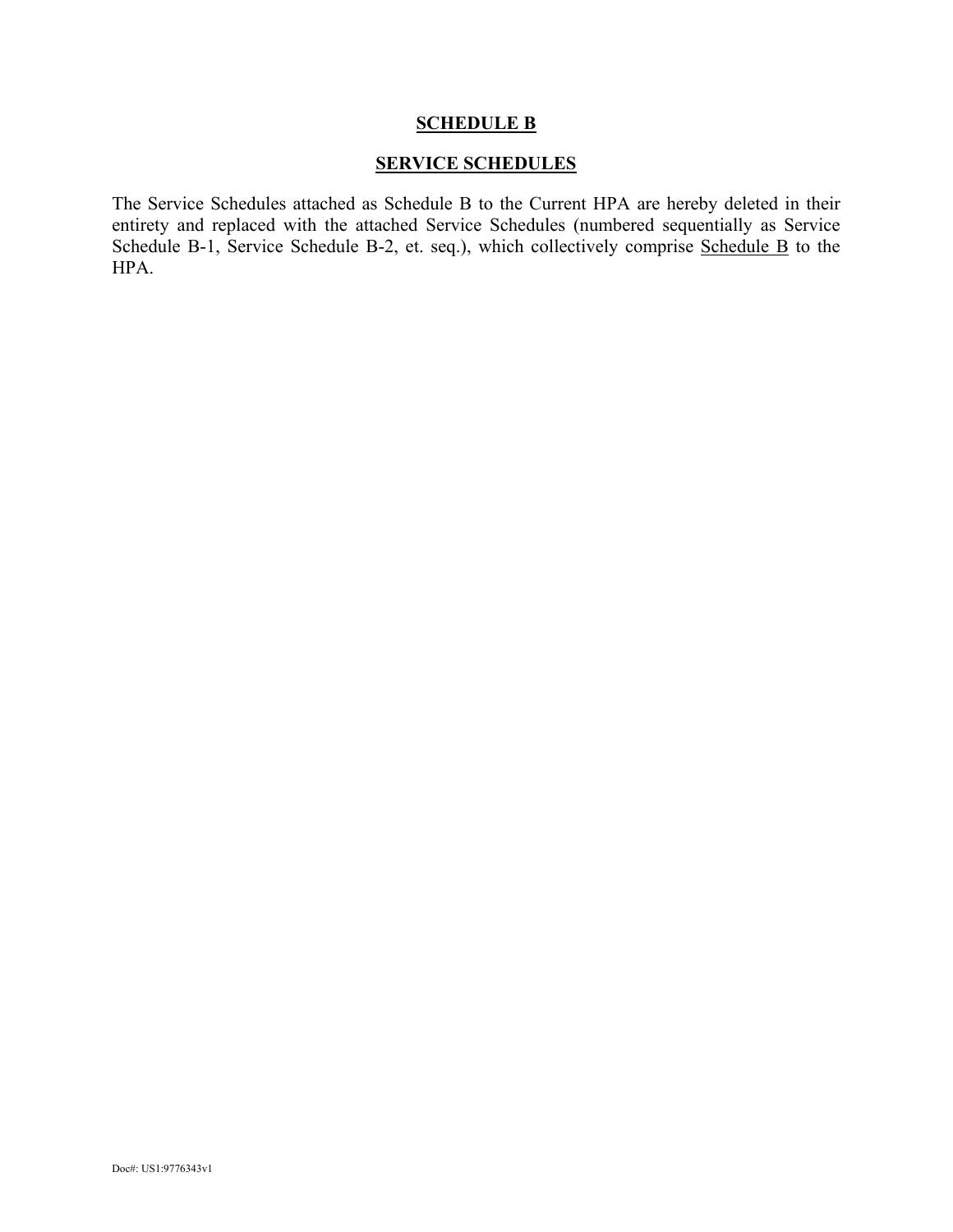## **SERVICE SCHEDULE B-1**

## **Mississippi Home Corporation**

## **Home Saver Program**

# **Summary Guidelines**

| 1.<br><b>Program Overview</b> | Mortgage Assistance Option. Mississippi Home Corporation<br>(MHC) will offer its Home Saver Program (HSP) to borrowers<br>that are unemployed or substantially underemployed, or that<br>have experienced a death or divorce of a spouse that resulted in<br>at least a 15% reduction in income. MHC will pay 100% of the<br>monthly mortgage payment for up to twenty-four (24) months.<br>Borrowers that choose Mortgage Assistance Option are eligible                                                                                                                                                                                                                                                                                                                                                                                                                                    |
|-------------------------------|----------------------------------------------------------------------------------------------------------------------------------------------------------------------------------------------------------------------------------------------------------------------------------------------------------------------------------------------------------------------------------------------------------------------------------------------------------------------------------------------------------------------------------------------------------------------------------------------------------------------------------------------------------------------------------------------------------------------------------------------------------------------------------------------------------------------------------------------------------------------------------------------|
|                               | for up to a total of \$50,000 of arrearage assistance which must<br>cover a minimum of twenty-four (24) months of mortgage<br>payments as specified in the HSP guidelines. A cap of \$50,000<br>is the maximum amount permitted for the Mortgage Assistance<br>Option regardless of whether or not the Education Option<br>(described below) is included.                                                                                                                                                                                                                                                                                                                                                                                                                                                                                                                                    |
|                               | Education Option. MHC will pay 100% of a borrower's<br>monthly mortgage payment for up to twenty-four (24) months<br>and up to an additional twelve (12) months if a borrower (at<br>their own expense) enters an educational program that leads to a<br>certification or degree from one of the state's community<br>colleges or a four-year institution if such program can be<br>completed within thirty-six (36) months. If borrower ceases to<br>participate in the educational program within the first twenty-<br>four (24) months thereof, mortgage support will continue<br>through the first twenty-four (24) months. If borrower ceases to<br>participate in the educational program after twenty-four (24)<br>months, benefits end no later than the end of the quarter or<br>semester in which the borrower discontinues his or her<br>participation in such education program. |
|                               | Borrowers in distressed counties will be eligible for up to six (6)<br>additional months of monthly mortgage payment assistance to<br>find a job after they complete the educational program of their<br>choice. Assistance may also be provided to pay arrearage<br>accumulated during a period of unemployment or substantial<br>underemployment not to exceed \$50,000.                                                                                                                                                                                                                                                                                                                                                                                                                                                                                                                   |
|                               | Reinstatement Option. Homeowners who have fallen behind on<br>their mortgage and need help catching up, but who have                                                                                                                                                                                                                                                                                                                                                                                                                                                                                                                                                                                                                                                                                                                                                                         |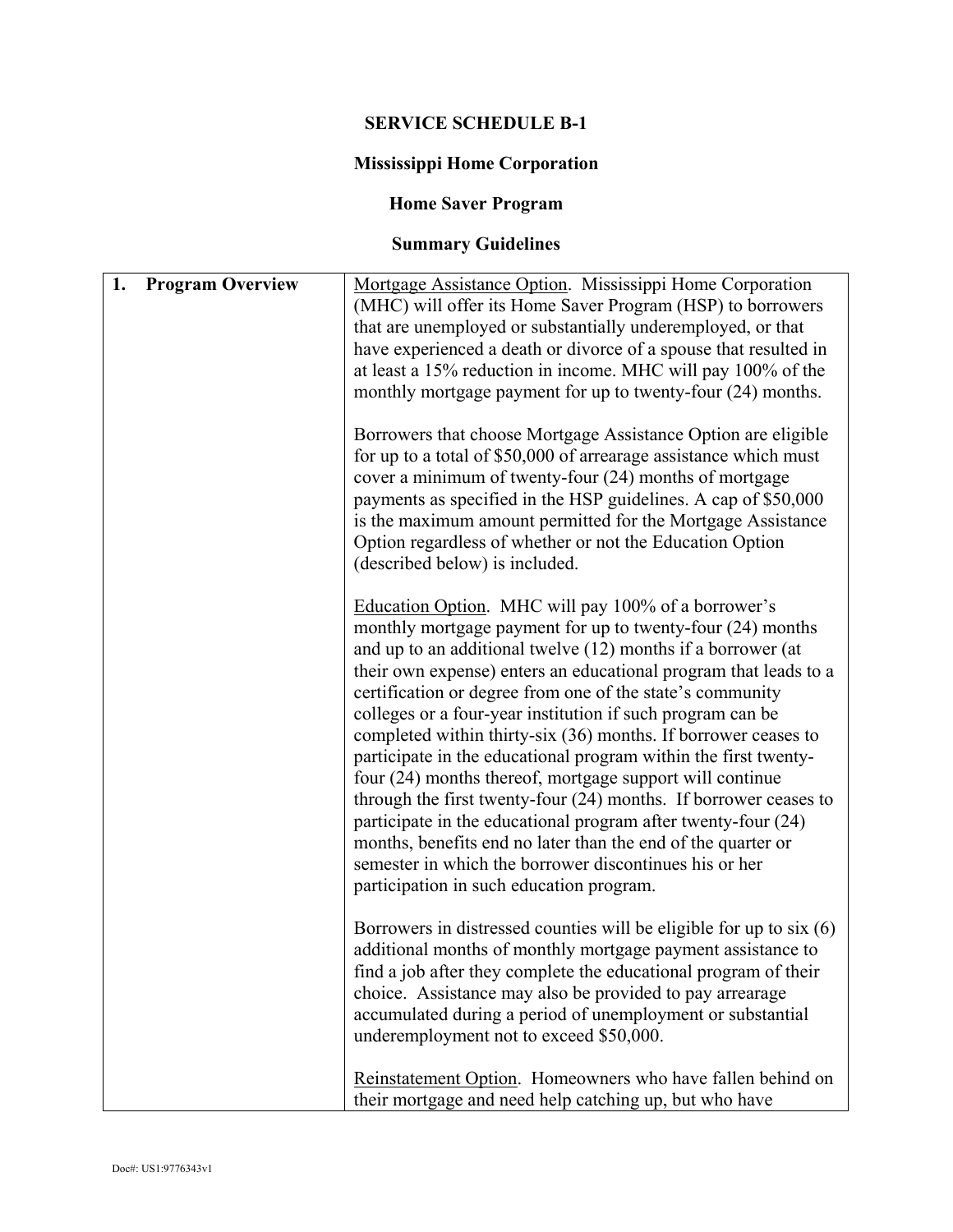|                    |                                                                                       | recovered and can now sustain the mortgage can receive up to<br>\$50,000, which can be applied toward delinquent first mortgage<br>payments, delinquent property taxes and any accrued escrow<br>shortages.<br>Unemployed borrowers will enter the HSP through the MHC<br>intake process. MHC will not limit the monthly mortgage<br>payment amount per month, but will limit the total HSP |
|--------------------|---------------------------------------------------------------------------------------|---------------------------------------------------------------------------------------------------------------------------------------------------------------------------------------------------------------------------------------------------------------------------------------------------------------------------------------------------------------------------------------------|
|                    |                                                                                       | assistance to \$50,000.<br>Underemployed and Self-employed borrowers will enter the<br>HSP through the intake process of the housing counseling<br>agencies. MHC will not limit the monthly mortgage payment<br>amount per month, but will limit the total HSP assistance to<br>\$50,000.                                                                                                   |
|                    |                                                                                       | Borrowers experiencing a death or divorce of a spouse that<br>resulted in at least a 15% reduction in income will enter the HSP<br>through the MHC intake process. MHC will not limit the<br>monthly mortgage payment amount per month, but will limit the<br>total HSP assistance to \$50,000. The borrowers will not make<br>any payments.                                                |
| 2.                 | <b>Program Goals</b>                                                                  | The goal of the HSP is to provide borrowers the time necessary<br>to improve their chances of finding a job that pays them enough<br>to cover their monthly mortgage payments.                                                                                                                                                                                                              |
| 3.                 | <b>Target Population /</b><br><b>Areas</b>                                            | The HSP will allow borrowers in distressed counties, those with<br>unemployment rates above 11.4% (Mississippi's June 2010<br>average unemployment rate) to receive up to 6 additional<br>months of monthly mortgage payment assistance. Distressed<br>counties account for 79%, or 65 of Mississippi's 82 counties.                                                                        |
| $\boldsymbol{4}$ . | <b>Program Allocation</b><br>(Excluding<br><b>Administrative</b><br><b>Expenses</b> ) | \$86,687,994.00                                                                                                                                                                                                                                                                                                                                                                             |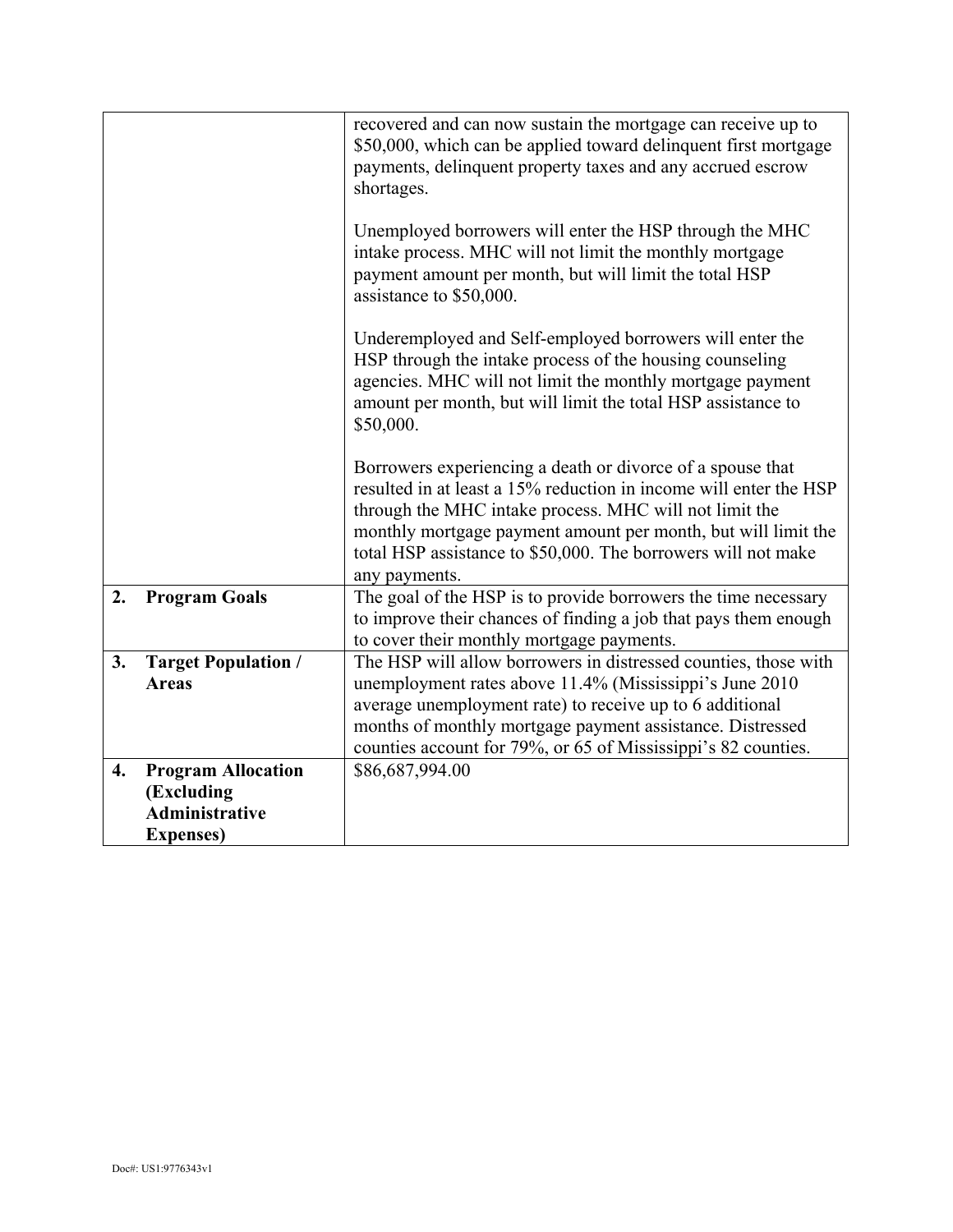| 5.<br><b>Borrower Eligibility</b><br>Criteria |                             |           | The borrower must have a monthly mortgage payment that<br>they cannot afford due to unemployment or a reduction in<br>income due to underemployment that can be documented, as<br>specified in the HSP guidelines. All borrowers are required<br>to submit a hardship affidavit documenting inability to pay<br>their mortgage. |
|-----------------------------------------------|-----------------------------|-----------|---------------------------------------------------------------------------------------------------------------------------------------------------------------------------------------------------------------------------------------------------------------------------------------------------------------------------------|
|                                               |                             |           | Job loss, death, or divorce of a spouse that resulted in at least<br>a 15% reduction in income had to occur on or after January<br>1, 2008.                                                                                                                                                                                     |
|                                               |                             | $\bullet$ | Mortgage must have been made prior to hardship for<br>borrowers applying for HSP funds except if borrower is<br>seeking to use HAMP UP program, where mortgage must<br>have been closed prior to January 1, 2009.                                                                                                               |
|                                               |                             | $\bullet$ | The unemployed borrower must be eligible to receive or<br>have exhausted unemployment compensation from the<br>Mississippi Department of Employment Security (MDES) or<br>the unemployment insurance fund in another state.                                                                                                     |
|                                               |                             |           | Self-employed borrowers must be eligible to receive or have<br>exhausted unemployment compensation from MDES, or be<br>able to document loss of income, as specified in the HSP<br>guidelines.                                                                                                                                  |
|                                               |                             | $\bullet$ | Borrowers experiencing a death or divorce of a spouse that<br>resulted in at least a 15% reduction in income must provide a<br>legally recognized death certificate or divorce decree.                                                                                                                                          |
|                                               |                             |           | The borrower must be a resident of the State of Mississippi.                                                                                                                                                                                                                                                                    |
|                                               |                             |           | The housing counseling agencies will review under-<br>employed and self-employed borrower's applications and<br>make a recommendation to MHC about eligibility.                                                                                                                                                                 |
| 6.                                            | <b>Property / Loan</b>      |           | The property must be located in the State of Mississippi.                                                                                                                                                                                                                                                                       |
|                                               | <b>Eligibility Criteria</b> |           | The property must be occupied as the borrower's primary<br>residence.                                                                                                                                                                                                                                                           |
|                                               |                             | $\bullet$ | The property must be a single-family, one- to five-unit<br>dwelling, condominium or townhome, must be classified as<br>real estate and affixed on a permanent foundation if a<br>manufactured or mobile home.                                                                                                                   |
|                                               |                             |           | Mortgage must have been made prior to hardship for                                                                                                                                                                                                                                                                              |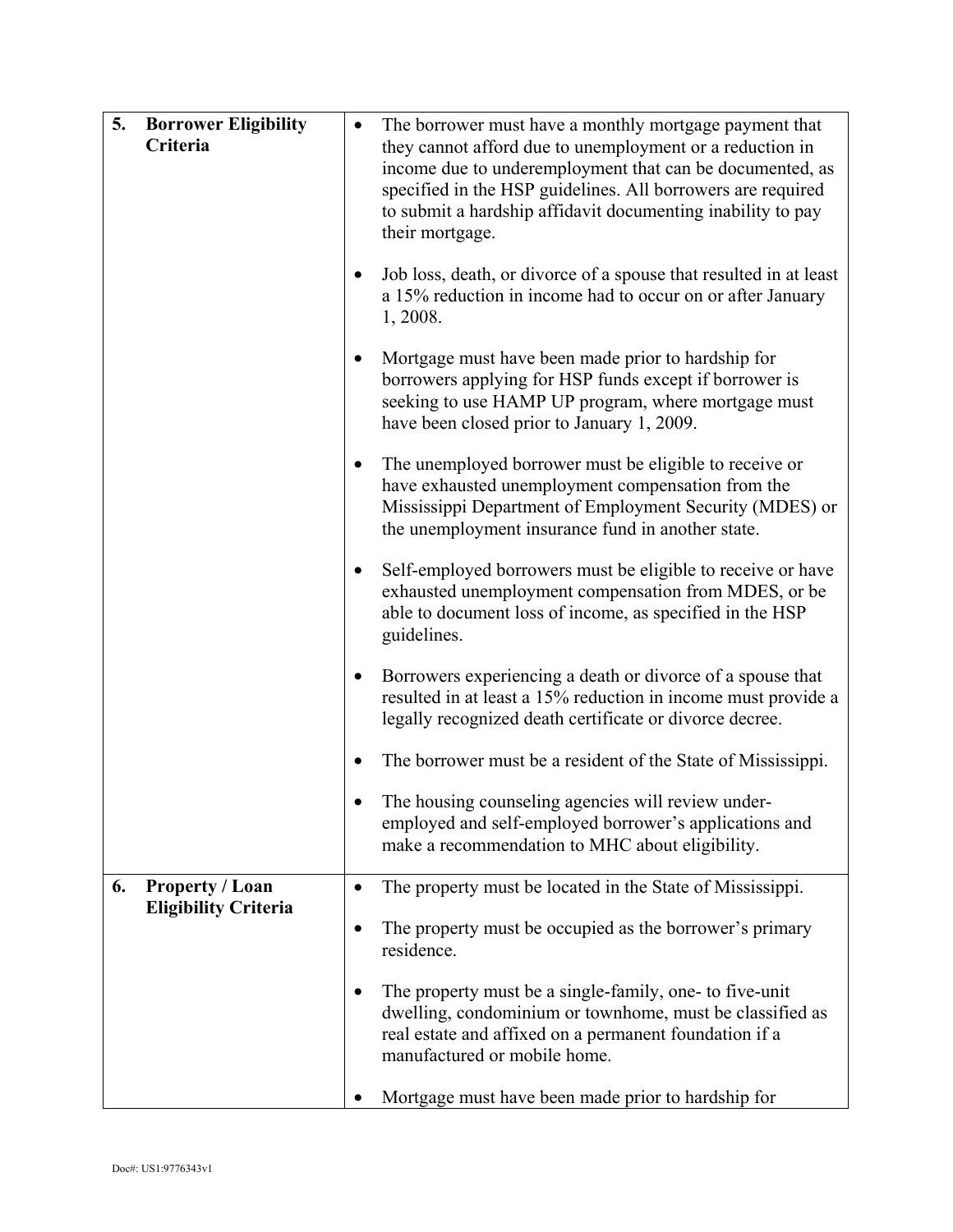|    |                                | borrowers applying for HSP funds except if borrower is           |
|----|--------------------------------|------------------------------------------------------------------|
|    |                                | seeking to use HAMP UP program, where mortgage must              |
|    |                                | have been closed prior to January 1, 2009.                       |
|    |                                |                                                                  |
|    |                                | The unpaid principal balance of first mortgage must not be       |
|    |                                | greater than $$271,000$ .                                        |
|    |                                |                                                                  |
|    |                                | Members of the U.S. Armed Forces who have experienced<br>٠       |
|    |                                | any drop in income due to deployment.                            |
|    |                                |                                                                  |
| 7. | <b>Program Exclusions</b>      | Although a borrower with a second mortgage may be<br>$\bullet$   |
|    |                                | eligible for HSP, HSP payments will only be made towards         |
|    |                                |                                                                  |
|    |                                | the first mortgage.                                              |
|    |                                | Borrowers in active bankruptcy.                                  |
|    |                                |                                                                  |
|    |                                | Seasonal workers.                                                |
|    |                                |                                                                  |
|    |                                | Servicers that are not a state- or federally-regulated financial |
|    |                                | institution. (effective with applications after 8/09/2011).      |
| 8. | <b>Structure of Assistance</b> | The HSP will be made available as assistance in the form of a    |
|    |                                | five-year, 0% interest, non-recourse, non-amortizing,            |
|    |                                | subordinate loan, secured by a junior lien recorded against the  |
|    |                                |                                                                  |
|    |                                | property, where 20% of the principal will be forgiven each year  |
|    |                                | so long as the eligible borrowers continue to occupy the house   |
|    |                                | as their primary residence and meet all terms and conditions of  |
|    |                                | the loan. This loan will only be repayable if the borrower sells |
|    |                                | the property before the period expires and there is sufficient   |
|    |                                | equity to pay the loan. All funds returned to the HSP will be    |
|    |                                | returned to the program until December 31, 2017, thereafter they |
|    |                                | will be returned to Treasury.                                    |
| 9. | <b>Per Household</b>           | The estimated median amount that the typical borrower will       |
|    | <b>Assistance</b>              | receive is \$33,989.64. The maximum amount of assistance that a  |
|    |                                | borrower can receive from the HSP is \$50,000.                   |
|    | 10. Duration of Assistance     | In non-distressed counties, borrowers can receive: 1) a one-time |
|    |                                | payment for arrearage accumulated during the period of           |
|    |                                | unemployment or substantial underemployment, not to exceed       |
|    |                                | the maximum assistance the borrower is eligible for; 2) up to    |
|    |                                | twenty-four (24) months of monthly mortgage payment              |
|    |                                | assistance; and 3) up to twelve $(12)$ additional months for     |
|    |                                | participation at their own expense in an educational program     |
|    |                                | that leads to a certification or degree at one of the state's    |
|    |                                | community colleges or a four-year institution.                   |
|    |                                |                                                                  |
|    |                                | In distressed counties, borrowers can receive: 1) a one-time     |
|    |                                | payment of arrearage accumulated during the period of            |
|    |                                |                                                                  |
|    |                                | unemployment or substantial underemployment, not to exceed       |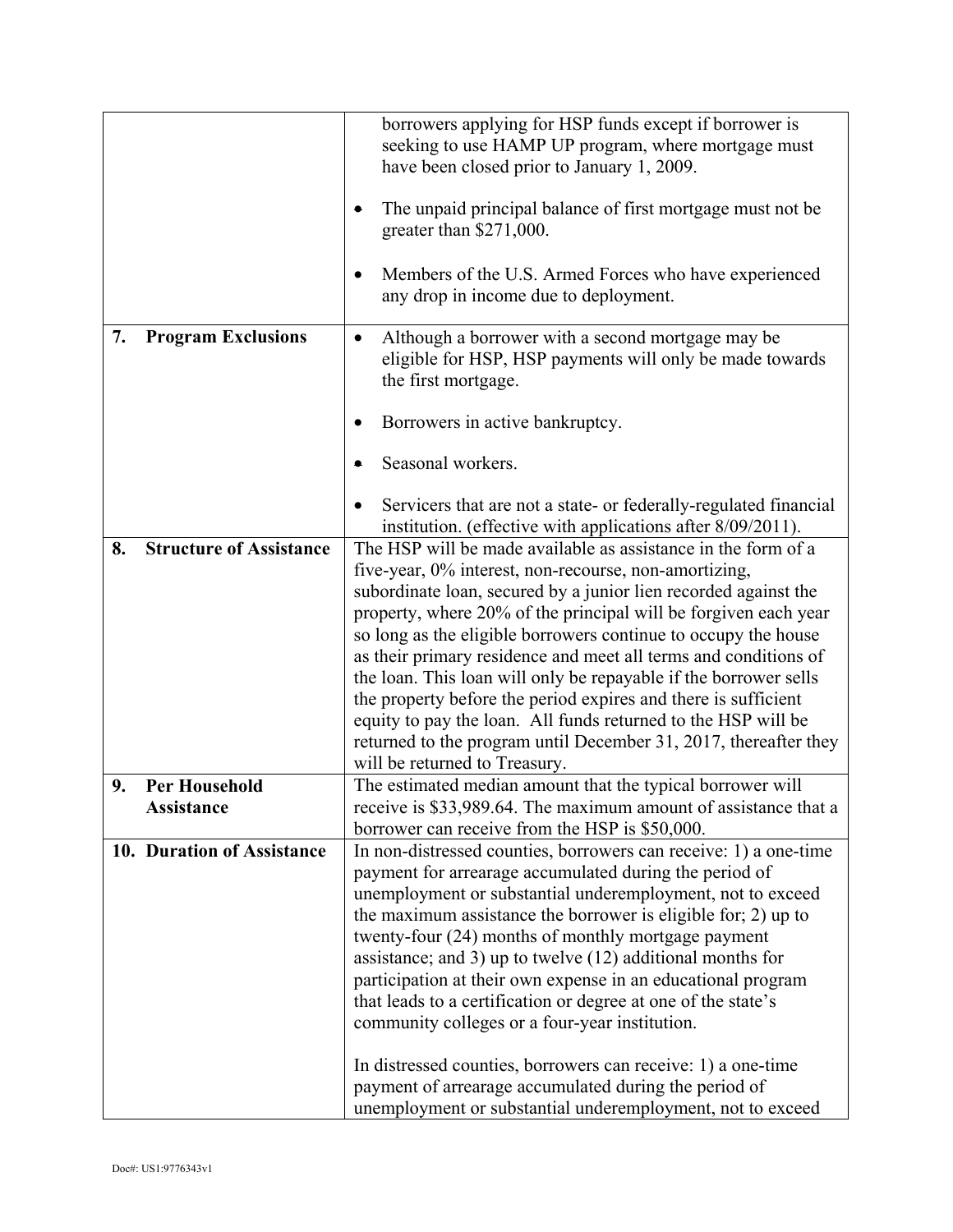|                           | the maximum assistance the borrower is eligible for; 2) up to        |
|---------------------------|----------------------------------------------------------------------|
|                           | twenty-four (24) months of monthly mortgage payment                  |
|                           | assistance; 3) up to twelve $(12)$ additional months for             |
|                           | participation in an educational program that leads to a              |
|                           | certification or degree at one of the state's Community Colleges     |
|                           | or a four-year institution, and; 4) up to $six(6)$ additional months |
|                           | for extended job search after completion of an educational           |
|                           | program that leads to a certification or degree at one of the        |
|                           | state's community colleges or a four-year institution.               |
|                           |                                                                      |
|                           | Assistance will end when: 1) the HSP term ends; 2) the eligible      |
|                           | borrower becomes able to resume payments; 3) the eligible            |
|                           | borrower sells or abandons the property; 4) the eligible borrower    |
|                           | exhausts the \$50,000 maximum assistance amount before the           |
|                           | term ends, or; 5) an unanticipated event occurs deeming the          |
|                           | eligible borrower or the property ineligible to receive assistance,  |
|                           | i.e., death or fire. Assistance will end no later than end of        |
|                           | quarter or semester during which a borrower discontinues his or      |
|                           | her participation in such education program.                         |
| 11. Estimated Number of   | The HSP will assist approximately 3,500 borrowers.                   |
| Participating             |                                                                      |
| <b>Households</b>         |                                                                      |
| 12. Program Inception /   | MHC will launch a pilot program within thirty (30) days after        |
| <b>Duration</b>           | approval from the Treasury, and the full program within one          |
|                           | hundred twenty (120) days after approval. The HSP will be            |
|                           | available to offer assistance up to three $(3)$ years from inception |
|                           | or until funds are used up.                                          |
| 13. Program Interactions  | MHC expects that some borrowers will come out of the National        |
| with Other Programs       | Foreclosure Mitigation Counseling program, which program is          |
| (e.g. other HFA           | not funded with HHF funds.                                           |
| programs)                 |                                                                      |
| 14. Program Interactions  | Borrowers will still be eligible for HSP funds if eligible under     |
| with HAMP                 | HAMP UP. HSP assistance will be available to borrowers               |
|                           | preceding or following UP assistance.                                |
| 15. Program Leverage with | MHC will not solicit matching funds for the HSP due to the           |
| <b>Other Financial</b>    | short time frame required to submit the HHF application.             |
| <b>Resources</b>          |                                                                      |
| 16. Qualify as an         | $\overline{\mathsf{d}}$ Yes<br>$\square$ No                          |
| Unemployment              |                                                                      |
| Program                   |                                                                      |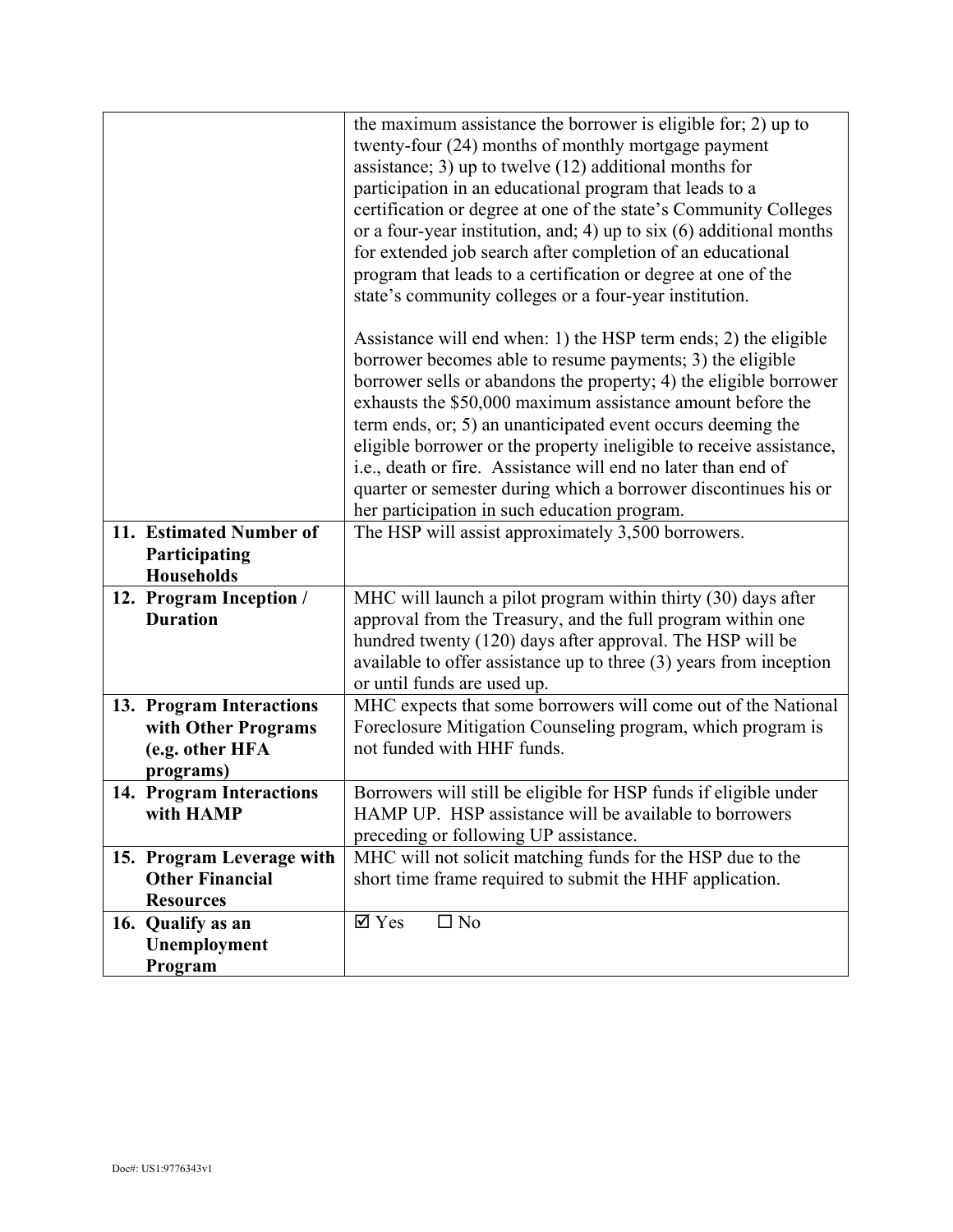## **SCHEDULE C**

## **Permitted Administrative Expenses**

|                                                                 | <b>Mississippi</b> |
|-----------------------------------------------------------------|--------------------|
|                                                                 |                    |
|                                                                 |                    |
| One-time / Start-Up Expenses:                                   |                    |
| <b>Initial Personnel</b>                                        | \$15,000.00        |
| Building, Equipment, Technology                                 | \$0.00             |
| <b>Professional Services</b>                                    | \$20,500.00        |
| Supplies / Miscellaneous                                        | \$0.00             |
| Marketing /Communications                                       | \$9,973.00         |
| Travel                                                          | \$0.00             |
| Website development /Translation                                | \$50,000.00        |
| Contingency                                                     | \$50,017.00        |
| <b>Subtotal</b>                                                 | \$145,490.00       |
|                                                                 |                    |
| <b>Operating / Administrative</b><br><b>Expenses:</b>           |                    |
| <b>Salaries</b>                                                 | \$6,303,011.00     |
| Professional Services (Legal,<br>Compliance, Audit, Monitoring) | \$2,288,003.00     |
| Travel                                                          | \$82,249.00        |
| Buildings, Leases & Equipment                                   | \$79,768.00        |
| Information Technology &<br>Communications                      | \$675,391.00       |
| Office Supplies/Postage and<br>Delivery/Subscriptions           | \$38,141.00        |
| Risk Management/ Insurance                                      | \$0.00             |
| Training                                                        | \$53,208.00        |
| Marketing/PR                                                    | \$429,672.00       |
| Miscellaneous                                                   | \$455,000.00       |
| <b>Subtotal</b>                                                 | \$10,404,443.00    |
|                                                                 |                    |
| <b>Transaction Related Expenses:</b>                            |                    |
| <b>Recording Fees</b>                                           | \$200,763.00       |
| <b>Wire Transfer Fees</b>                                       | \$0.00             |
| <b>Counseling Expenses</b>                                      |                    |
| File Intake                                                     | \$0.00             |
| <b>Decision Costs</b>                                           | \$0.00             |
| Successful File                                                 | \$0.00             |